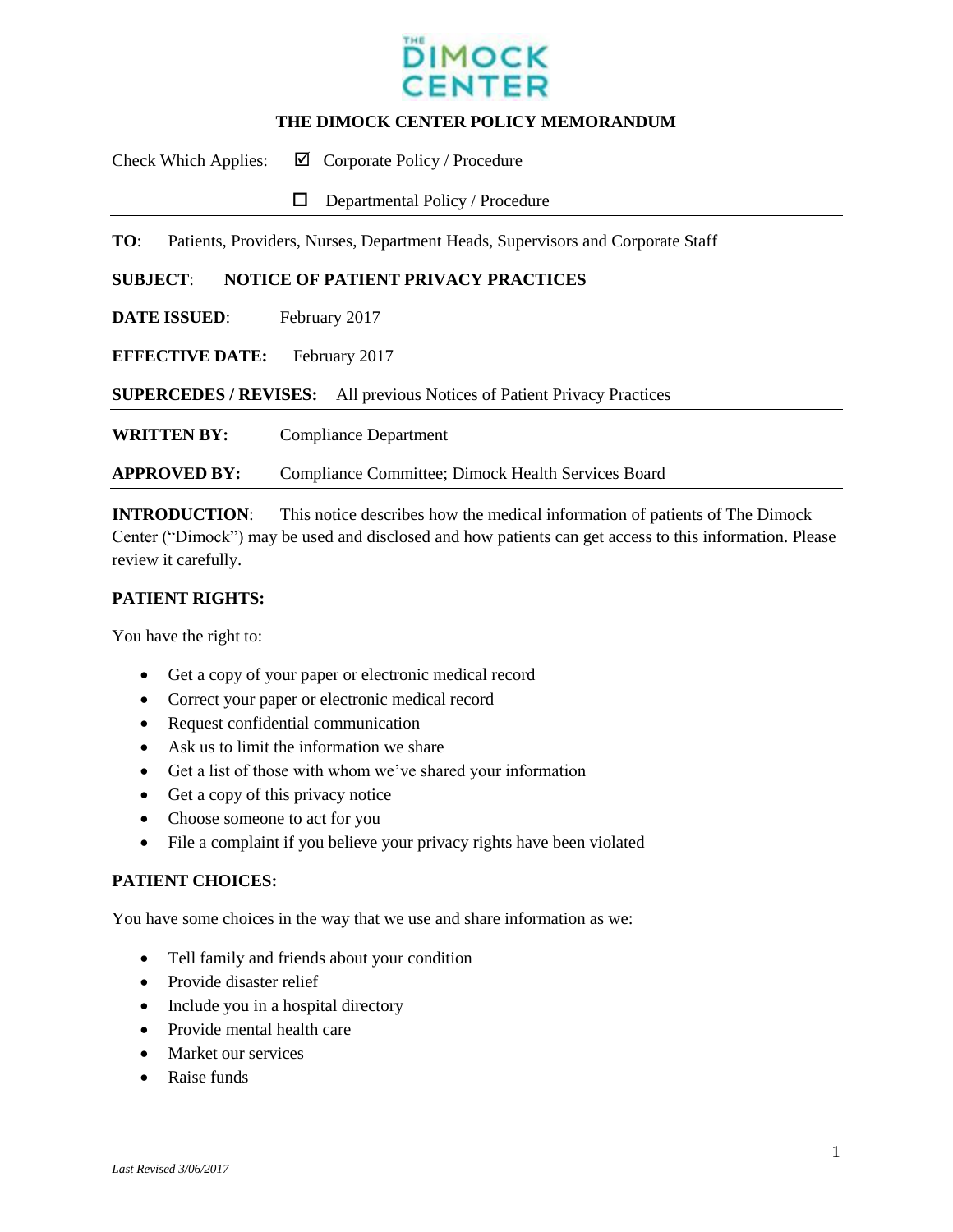

## **THE DIMOCK CENTER'S RIGHTS, USES AND DISCLOSURES**

We may use and share your information as we:

- Treat you
- Run our organization
- Bill for your services
- Help with public health and safety issues
- Do research
- Comply with the law
- Respond to organ and tissue donation requests
- Work with a medical examiner or funeral director
- Address workers' compensation, law enforcement, and other government requests
- Respond to lawsuits and legal actions

# **PATIENT RIGHTS**

When it comes to your health information, you have certain rights. This section explains your rights and some of our responsibilities to help you.

## **Get an electronic or paper copy of your medical record**

- You can ask to see or get an electronic or paper copy of your medical record and other health information we have about you. Ask us how to do this.
- We will provide a copy or a summary of your health information, usually within 30 days of your request. We may charge a reasonable, cost-based fee.
- If we deny you access, we must provide you with a review of the decision to deny access. Reviewable grounds for denial include:
	- o When a licensed healthcare professional has determined, in the exercise of professional judgment, that the access is reasonably likely to endanger the life or physical safety of the individual or another person.
	- o When the personal health information makes reference to another person, other than healthcare provider, and a licensed healthcare provider has determined, in the exercise of professional judgment, that the access is reasonably likely to cause harm to such other person.
	- o The request is made by the individual's personal representative and a licensed healthcare professional has denied, in the exercise of professional judgment, that providing access to the personal representative is reasonably likely to cause substantial harm to the individual or another person.

## **You do not have the right of access to the following:**

 Psychotherapy notes: such notes comprise those that are recorded in any medium by a health care provider who is a mental health professional documenting or analyzing a conversation during a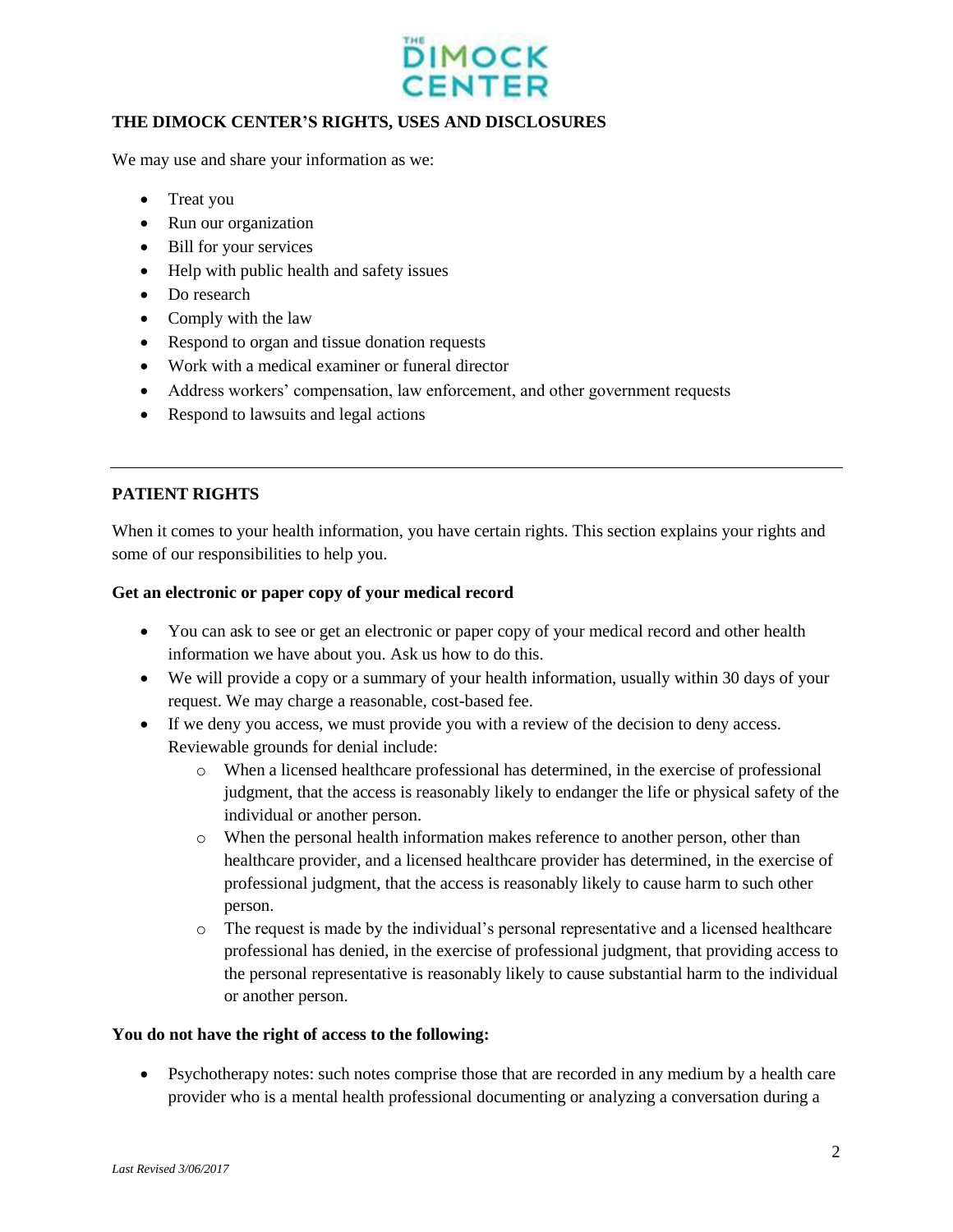

private counseling session or a group, joint, or family counseling session and that are separated from the rest of your medical record.

- Information compiled in reasonable anticipation of or for use in civil or criminal proceedings or administrative actions.
- Any of your health information that is subject to the Clinical Laboratory Improvement Amendments of 1988 (to the extent that the provisions of access to the individual would be prohibited by law).
- Information obtained from someone other than a health care professional under the promise of confidentiality and the access requested would be reasonably likely to reveal the sources of the information.

# **Ask us to correct your medical record**

- You can ask us to correct health information about you that you think is incorrect or incomplete. Ask us how to do this.
- We may say "no" to your request, but we'll tell you why in writing within 60 days.

# **Request confidential communications**

- You can ask us to contact you in a specific way (for example, home or office phone) or to send mail to a different address.
- We will say "yes" to all reasonable requests.

## **Ask us to limit what we use or share**

- You can ask us not to use or share certain health information for treatment, payment, or our operations.
- The consent you have signed allowing us to use and disclose your individually identifiable health information provides you the ability to request a restriction. If no restriction requested, the consent form will stand as is. If you pay for a service or health care item out-of-pocket in full, you can ask us not to share that information for the purpose of payment or our operations with your health insurer. We will say "yes" unless a law requires us to share that information.

## **Get a list of those with whom we've shared information**

- You can ask for a list (accounting) of the times we've shared your health information for six years prior to the date you ask, who we shared it with, and why.
- We will include all the disclosures except for those about treatment, payment, and health care operations, and certain other disclosures (such as any you asked us to make). We'll provide one accounting a year for free but will charge a reasonable, cost-based fee if you ask for another one within 12 months.

# **Get a copy of this privacy notice**

 You can ask for a paper copy of this notice at any time, even if you have agreed to receive the notice electronically. We will provide you with a paper copy promptly.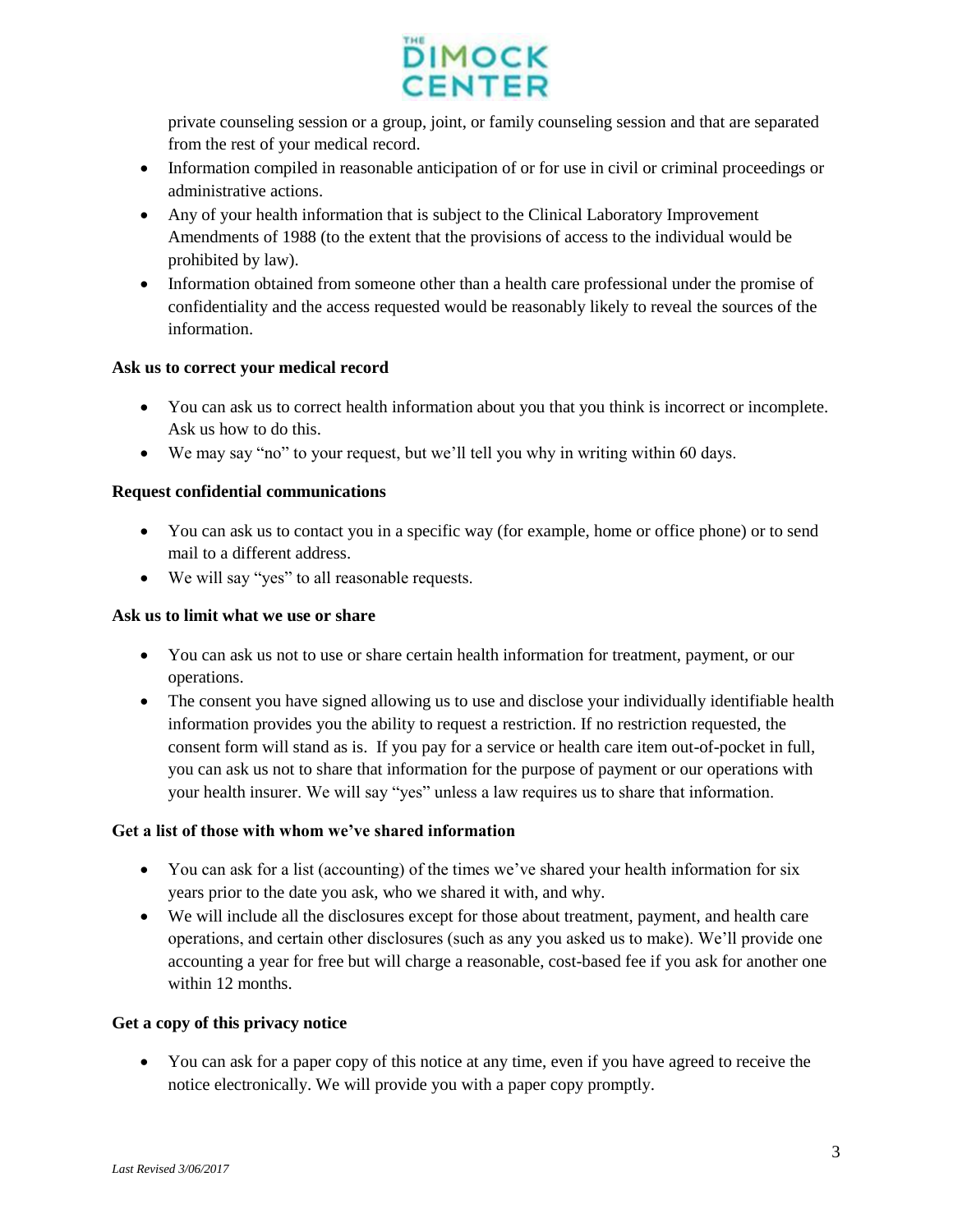# **DIMOCK CENTER**

#### **Choose someone to act for you**

- If you have given someone medical power of attorney or if someone is your legal guardian, that person can exercise your rights and make choices about your health information.
- We will make sure the person has this authority and can act for you before we take any action.

## **File a complaint if you feel your rights are violated**

- If you would like to file a complaint with The Dimock Center, please contact us:
	- o Compliance Department at the following email: SafetyCompliance@dimock.org
	- o Alexandra Kozak, Clinical Director, Behavioral Health: 617-442-8800 ext. 1643.
	- o Dianne MacDonald, Director of Health Center Operations: 617-442-8800 ext. 1282.
- If you feel your concern is not adequately addressed by the above individuals or are not satisfied, you can also file a complaint with the U.S. Department of Health and Human Services Office for Civil Rights by sending a letter to 200 Independence Avenue, S.W., Washington, D.C. 20201, calling 1-877-696-6775, or visiting [www.hhs.gov/ocr/privacy/hipaa/complaints/](http://www.hhs.gov/ocr/privacy/hipaa/complaints/)
- By law, we will not retaliate against you for filing a complaint.

# **PATIENT CHOICES**

For certain health information, you can tell us your choices about what we share. If you have a clear preference for how we share your information in the situations described below, talk to us. Tell us what you want us to do, and we will follow your instructions.

## **In these cases, you have both the right and choice to tell us to:**

- Share information with your family, close friends, or others involved in your care
- Share information in a disaster relief situation
- Contact you to provide appointment reminders
- Include your information in a hospital directory
- If you are not able to tell us your preference, for example if you are unconscious, we may go ahead and share your information if we believe it is in your best interest.
- We may also share your information when needed to lessen a serious and imminent threat to health or safety.

## **In the case of fundraising:**

We may contact you for fundraising efforts, but you can tell us not to contact you again.

## **DIMOCK'S RIGHTS, USES AND DISCLOSURES**

## **How do we typically use or share your health information?**

We typically use or share your health information in the following ways.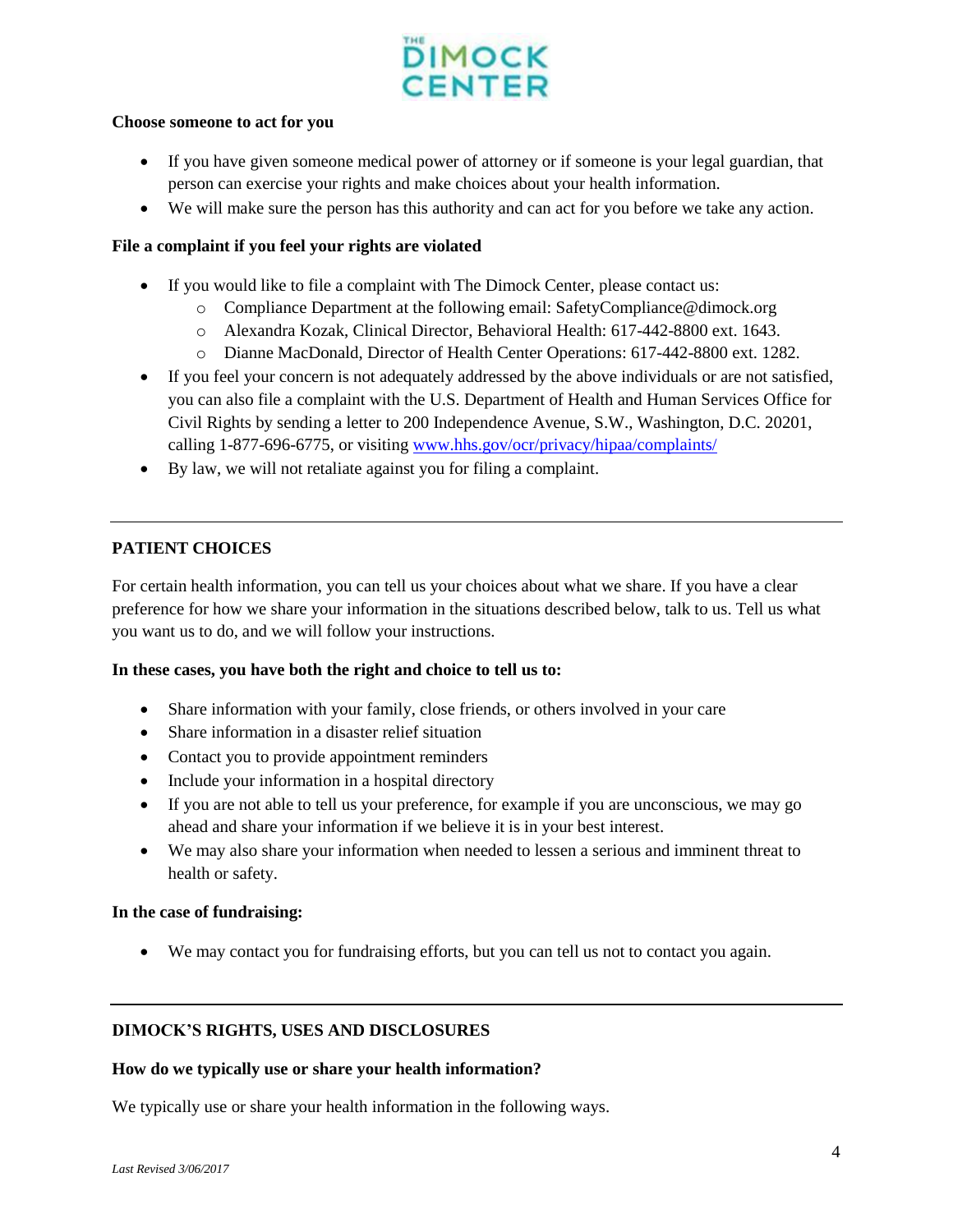

## **Treat you**

- We can use your health information and share it with other professionals who are treating you.
- Example: A doctor treating you for an injury asks another doctor about your overall health condition.

## **Run our organization**

We can use and share your health information to run our practice, improve your care, and contact you when necessary.

- There are some services provided in our organization through contacts with business associates. When these services are contracted, Dimock may disclose your health information so that they can perform the job we've asked them to do and bill you or your third-party payer for services rendered. To protect your health information, however, we require the business associate to appropriately safeguard your information.
- Example: We use health information about you to manage your treatment and services.

## **Bill for your services**

- We can use and share your health information to bill and get payment from health plans or other entities.
- Example: We give information about you to your health insurance plan so it will pay for your services.

#### **How else can we use or share your health information?**

We are allowed or required to share your information in other ways – usually in ways that contribute to the public good, such as public health and research. We have to meet many conditions in the law before we can share your information for these purposes.

For more information, see: [www.hhs.gov/ocr/privacy/hipaa/understanding/consumers/index.html](http://www.hhs.gov/ocr/privacy/hipaa/understanding/consumers/index.html)

#### **Help with public health and safety issues**

We can share health information about you for certain situations, such as:

- Preventing disease
- Helping with product recalls
- Reporting adverse reactions to medications
- Reporting suspected abuse, neglect, or domestic violence
- Preventing or reducing a serious threat to anyone's health or safety

#### **Do research**

We can use or share your information for health research.

#### **Comply with the law**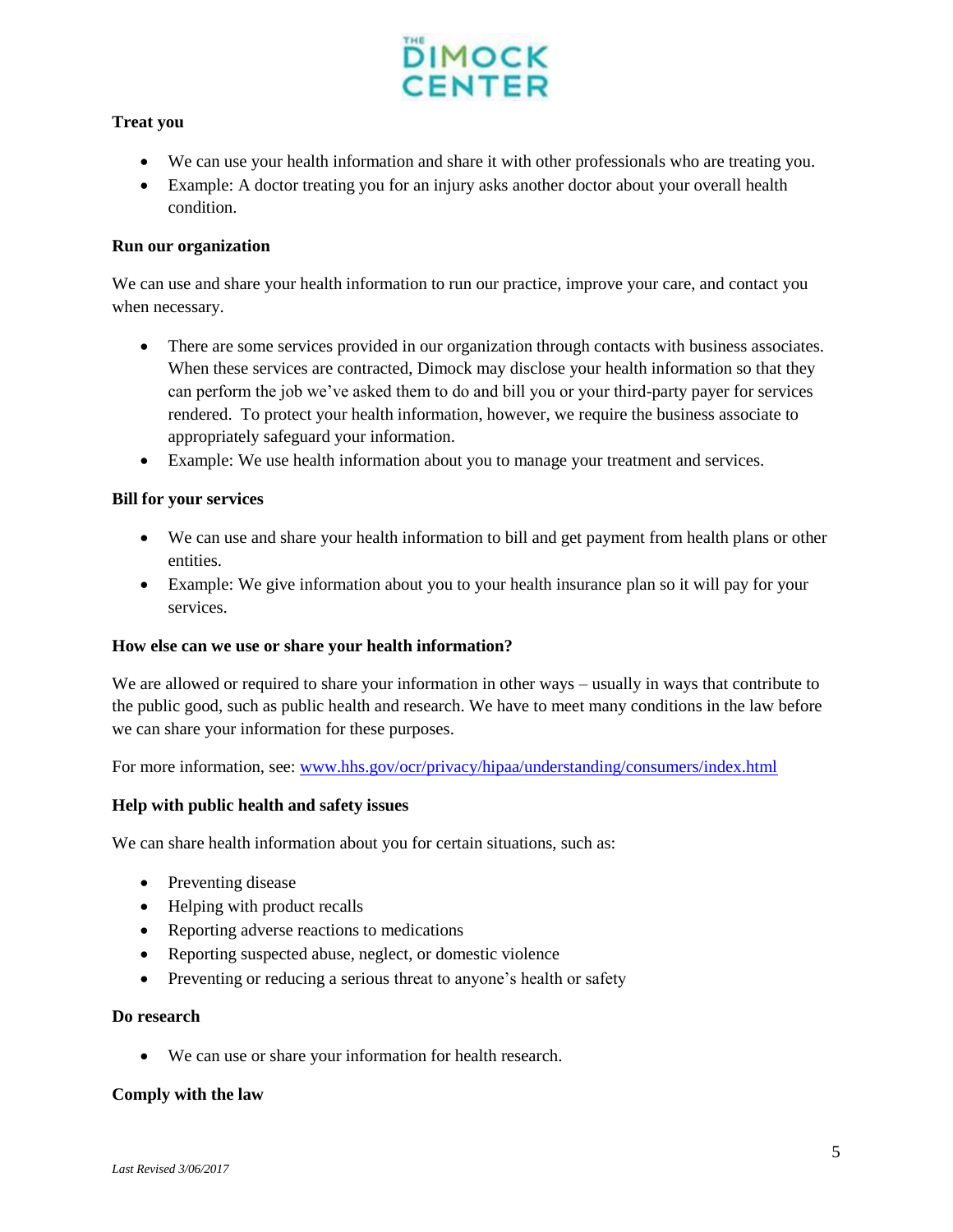

 We will share information about you if state or federal laws require it, including with the Department of Health and Human Services if it wants to see that we're complying with federal privacy law.

## **Respond to organ and tissue donation requests**

We can share health information about you with organ procurement organizations.

## **Work with a medical examiner or funeral director**

 We can share health information with a coroner, medical examiner, or funeral director when an individual dies.

## **Address workers' compensation, law enforcement, and other government requests**

We can use or share health information about you:

- For workers' compensation claims
- For law enforcement purposes or with a law enforcement official
- With health oversight agencies for activities authorized by law
- For special government functions such as military, national security, and presidential protective services

## **Respond to lawsuits and legal actions**

 We can share health information about you in response to a court or administrative order, or in response to a subpoena.

## **Our Responsibilities**

- We are required by law to maintain the privacy and security of your protected health information.
- We will let you know promptly if a breach occurs that may have compromised the privacy or security of your information.
- We must follow the duties and privacy practices described in this notice and give you a copy of it.
- We will not use or share your information other than as described here unless you tell us we can in writing. If you tell us we can, you may change your mind at any time. Let us know in writing if you change your mind.

For more information see: [www.hhs.gov/ocr/privacy/hipaa/understanding/consumers/noticepp.html](http://www.hhs.gov/ocr/privacy/hipaa/understanding/consumers/noticepp.html)

## **Changes to the Terms of this Notice**

We can change the terms of this notice, and the changes will apply to all information we have about you. The new notice will be available upon request, in our office, and on our web site.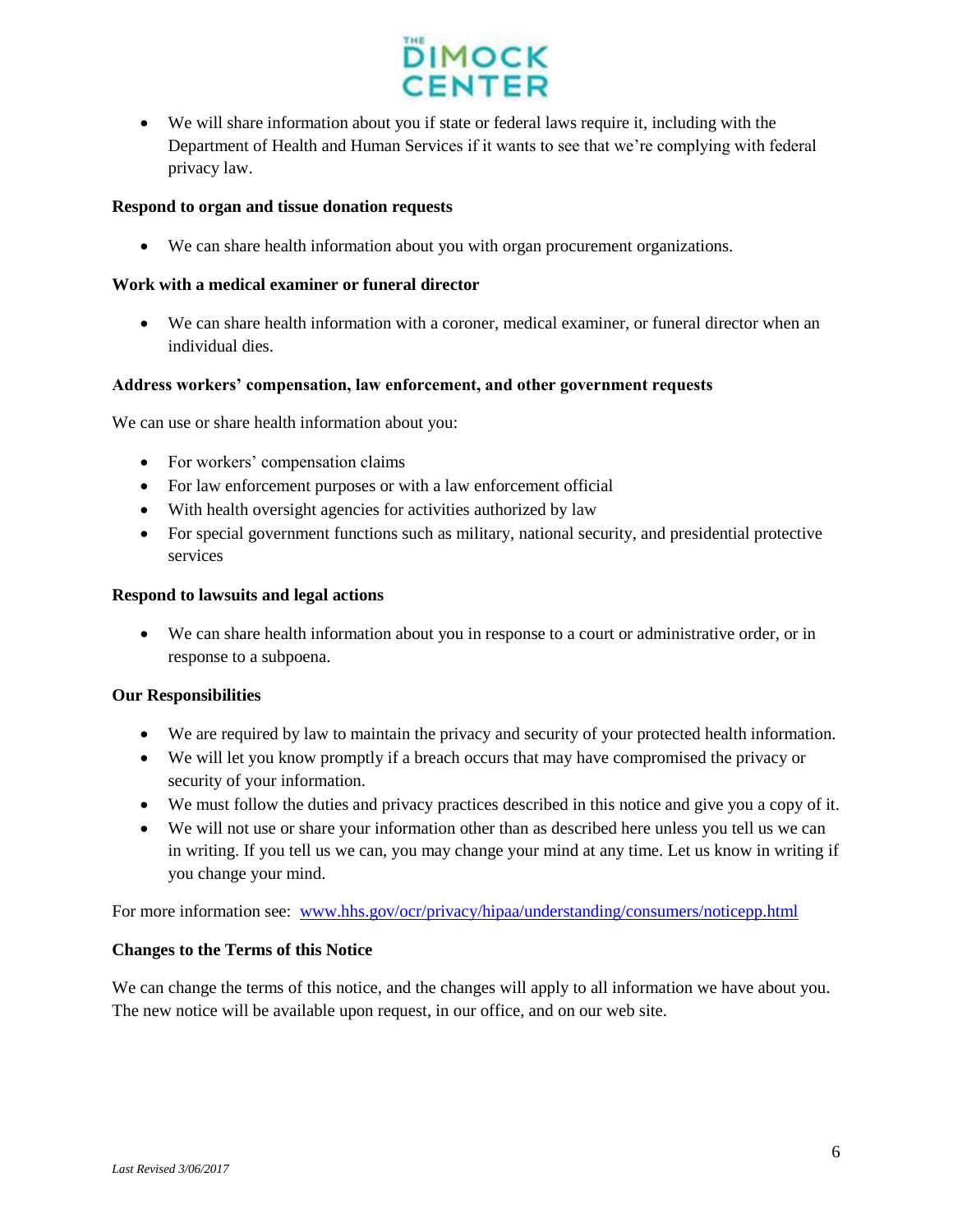

## **Other Instructions for Notice**

#### **Disclosure for Treatment Purposes by Mental Health Providers under Massachusetts Law**

May the provider disclose patient information without patient consent for treatment purposes in nonemergency situations?

- Psychologists: Only if (a) information is shared with another professional pursuant to a consultation and (b) the psychologist undertakes best efforts to safeguard the patient's identity, unless identifiable information is necessary for the consultation to be successful. Psychologists may not share if treating a MassHealth patient.
- Allied mental health professionals (mental health counselors, marriage and family therapists, rehabilitation counselors, educational psychologists): The provider may disclose patient information without patient consent for treatment purposes only if (a) information is shared with another professional pursuant to a consultation and (b) the professional undertakes best efforts to safeguard the patient's identity.
- Social Workers: Only if (a) the patient has been informed of the disclosure in advance and has not objected to it, (b) the recipient is responsible for ensuring the adequacy and/or continuity of professional services for that patient and the disclosure relates to that responsibility, (c) the disclosure is limited to what is reasonably necessary, and (d) the recipient is required to keep the information confidential.
- Psychiatrists: Yes.
- Mental health facilities and community-based programs: Only if it is not practical to obtain the patient's consent and doing so is in the "best interest" of the patient. Mental health facilities may not share if treating a MassHealth patient.
- Sexual assault counselors and domestic violence victims' counselors: No.

251 Mass. Code Regs. 1.11(1); Mass. Gen. Laws ch. 112, § 135A; 258 Mass. Code Regs. 22.04(1); Mass. Gen. Laws ch. 112, § 172; 262 Mass. Code Regs. 8.02(3); 104 Mass. Code Regs. 27.17(9)(b); 45 C.F.R. § 164.508(c); 104 Mass. Code Regs. 27.17(9)(c), (d); 104 Mass. Code Regs. 28.09(4)(b), (c), (d); 130 Mass. Code Regs. 417.437(B), 425.423(B), 429.436(B); 130 Mass. Code Regs. 411.413(B). Mass. Gen. Laws ch. 233, §§ 20J, 20K.

#### **Confidentiality of Alcohol and Drug Abuse Patient Records regulations (42 C.F.R. Part 2\*)**

Is patient consent required under Part 2?

- Emergency treatment: No.
- Non-emergency treatment: Yes.
- Billing insurers: Yes.
- Care management: Yes.
- Quality improvement: Yes.

\*Part 2 governs only "federally assisted alcohol and drug abuse treatment programs." Part 2 permits a federally assisted program to disclose information to a "qualified service organization" assisting the program in carrying out certain functions such as billing or quality reviews. A qualified service organization is similar to a business associate under HIPAA and must sign a "qualified service organization agreement" with the program. However, the qualified service organization may not disclose information to any other party without patient consent.